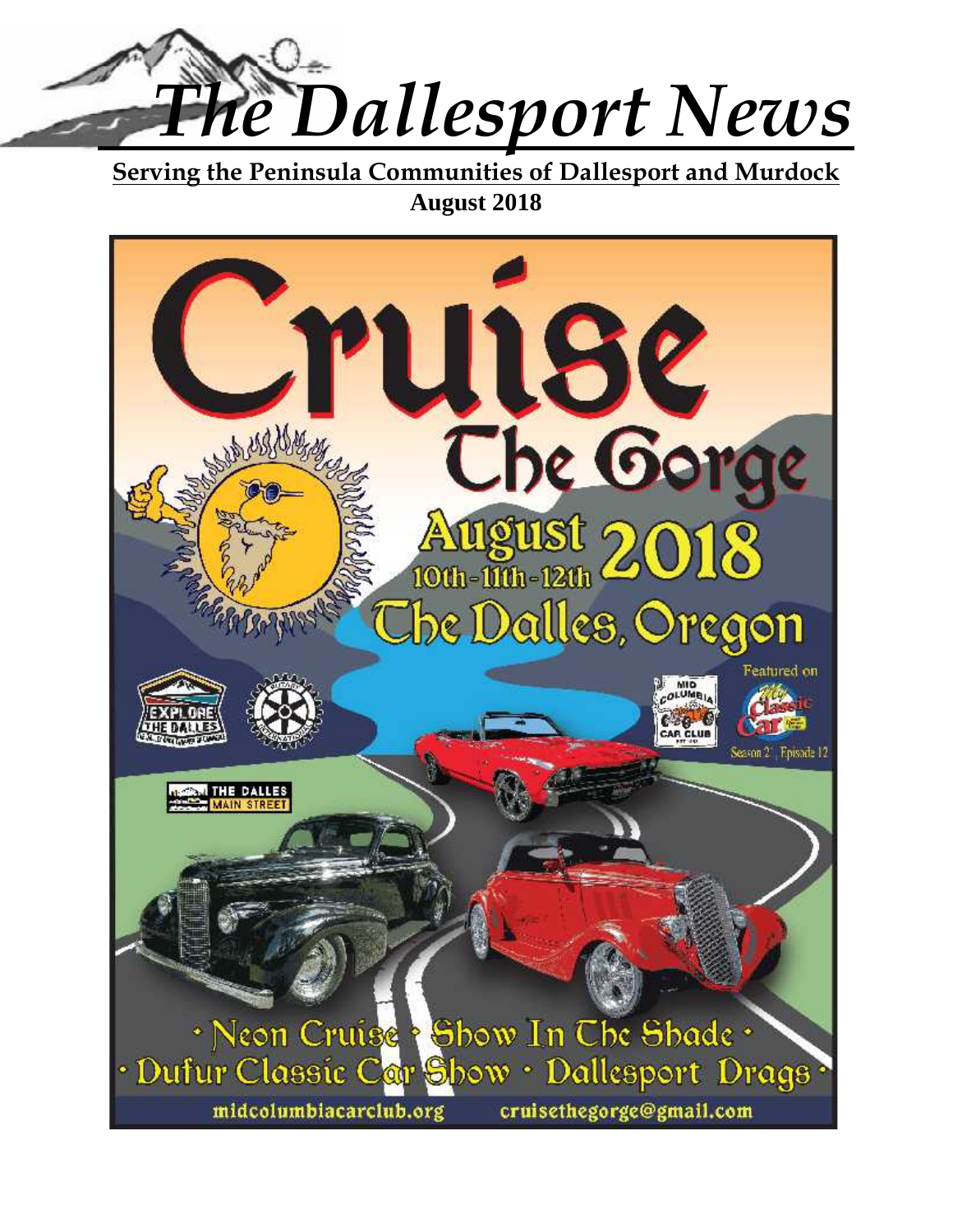# **Book Report**

#### **By Judy Bane "Force of Nature" by Jane Harper**

What it's about: Whistleblower Alice Russell disappears while on a corporate retreat with four other women in the Australian Bush. Federal agents Aaron Falk and Carmen Cooper, who were working with her on a money laundering case, uncover plenty of possible suspects, including a serial killer's son.

Series alert: This follow-up to the author's acclaimed debut, *The Dry* (Reese Witherspoon bought the movie rights), provides another suspenseful, vividly drawn tale but can be read as a standalone.

 The first book of this series, "The Dry", was so good and I was happy to read the second title "Force of Nature" and find that it was just as well written. Set in Australia, events and characters are vividly drawn. I highly recommend these two titles to anyone who enjoys a good story well told.

# **Landslides in the Columbia Gorge August 3rd, 6 pm**

Dinner & Program

https://www.gorgediscovery.org Could one the size that created the Bridge of the Gods happen again? Explore the past, current and possible future state of landslides in the Columbia Gorge with Dr. Tom Pierson, a senior United States Geological Survey scientist, Friday, August 3 at Columbia Gorge Discovery Center & Museum, 5000 Discovery Drive, The Dalles, Oregon. An optional \$15.00 dinner begins at 6 p.m., followed by the 7 p.m. presentation. Cost for the presentation only is \$5.00. Dinner menu is our Mexicali Taco Bar with dessert. Beer and wine will be available. Reservations: 541-296-8600 #201

# **Basalt Rock Cafe**

**Hours 11 am to 3 pm Tues - Sat.** No admission fee necessary to enjoy our Cafe. Come for lunch and a glass of local wine on our windproof deck. Columbia Gorge Discovery Center & Museum

#### **Farmers' Market 2018 Every Saturday through Oct 14th . 9:00 AM - 1:00 PM**

http://www.thedallesfarmersmarket.com City Park 5th and Union St The Dalles Contact Information: 541-965-3658

# **Annual Senior Picnic**

**Friday August 17, -- 12:00 pm** Music & socializing start at 11:00am Daubenspeck Park, Bingen, WA

All seniors in Klickitat County are welcome to attend our annual picnic. Lunch will be served at noon. Food, drinks, and place settings will be provided by Senior Services. Anyone who has lawn chairs they would like to bring, please do so. Our Klickitat County Senior Advisory Board will be recognizing our county volunteers and presenting the Volunteer of the Year Recognition Award. Entertainment by the Simcoe Boys.

Please call the Senior Services office to sign up for the picnic so we know how much food to provide. If you need transportation to the picnic please call your nearest Senior Services office to get on the bus list. Goldendale, call Stacy at 773-3060 and White Salmon, call Lisa at 493-6230.

# **Betty Fink Honored**

At the May meeting the Klickitat County EMS Council honored Betty Fink of Klickitat for her many years of service. Betty was one of the early pioneers of Emergency Medical Services in the county, serving the residents of the Klickitat community and helping to develop the EMS system in Klickitat County for over 40 years, beginning in the mid 1970's. "Much of the county EMS system in place today can be attributed to the work done by Betty and the other early EMT's" said David Nice, Council Chair.

#### **National Night Out Tuesday, August 7 at 4 PM - 7 PM**

 Lyle Community Park, Hwy 14 and 3rd Street, Lyle, WA. Come join your neighbors for games, food and a chance to get to know your neighbors. Come meet and build connections with local businesses and safety officials. More at https://natw.org/about

# **Wasco County Historical Society Summer Programs**

**August 18, 11:00 AM - 12:00 PM "The Grange Organization"** Presented by Lois Root, Carol Root Seeber and Marilyn Wilson

#### **August 25, 11:00 AM - 12:00 PM "The Town Built and Sold by Orlando Humason"** Presented by John Brookhouse Rorick House 300 West 13th Street The Dalles, Oregon Open to the Public-Donations Welcome

**Klindt's Bookstore** 541-296-3355

315 E. 2nd Street, The Dalles

Hours: Mon. – Sat. 8:00 am– 6:00 pm Sundays 11:00 am - 4:00 pm

**The Dalles/Wasco County Public Library** 541-296-2815

wascocountylibrary.com

722 Court Street, The Dalles **HOURS:**

Monday-Thursday 10 a.m. to 8:30 p.m. Saturday: 10 a.m. to 5 p.m. Closed Sunday

*\*FREE wireless Internet access* inside the library and on library grounds.

**White Salmon Valley Community Library** 509-493-1132 - Town & Country Sq. White Salmon Open Tuesdays 10:00 am - 8:00 pm Wed.-Sat. 10:00 am - 6:00 pm  *\*FREE wireless Internet access*

# **Goldendale Community Library**

(509) 773-4487

Th F Sat 10-6:30

131 West Burgen Street Goldendale, Open M Tu W



#### **Bookmobile**

Fort Vancouver Regional Library 1-888-546-2707

**Summer Schedule Wednesdays August 8th., & 22nd . Old High Prairie Fire Hall..9:45– 10:20 \*Lyle Market.....10:40–11:30 Dallesport School.....12:30–3:00**

**\*Book return available.**

# **Moving**

**The Bookmobile Stop for Dallesport will be moving** to the Church of Christ parking lot, across the street from the airport, at 206 6th Ave, **starting in September.**

The old Dallesport school building is being remodeled and should be ready for its' new business this fall so we are moving the Bookmobile to a new stop to make sure we have enough parking for library patrons. Many thanks to the Church of Christ leadership for making this available to us.

We will park on the east side of the building, at our regular dates and times, starting in September.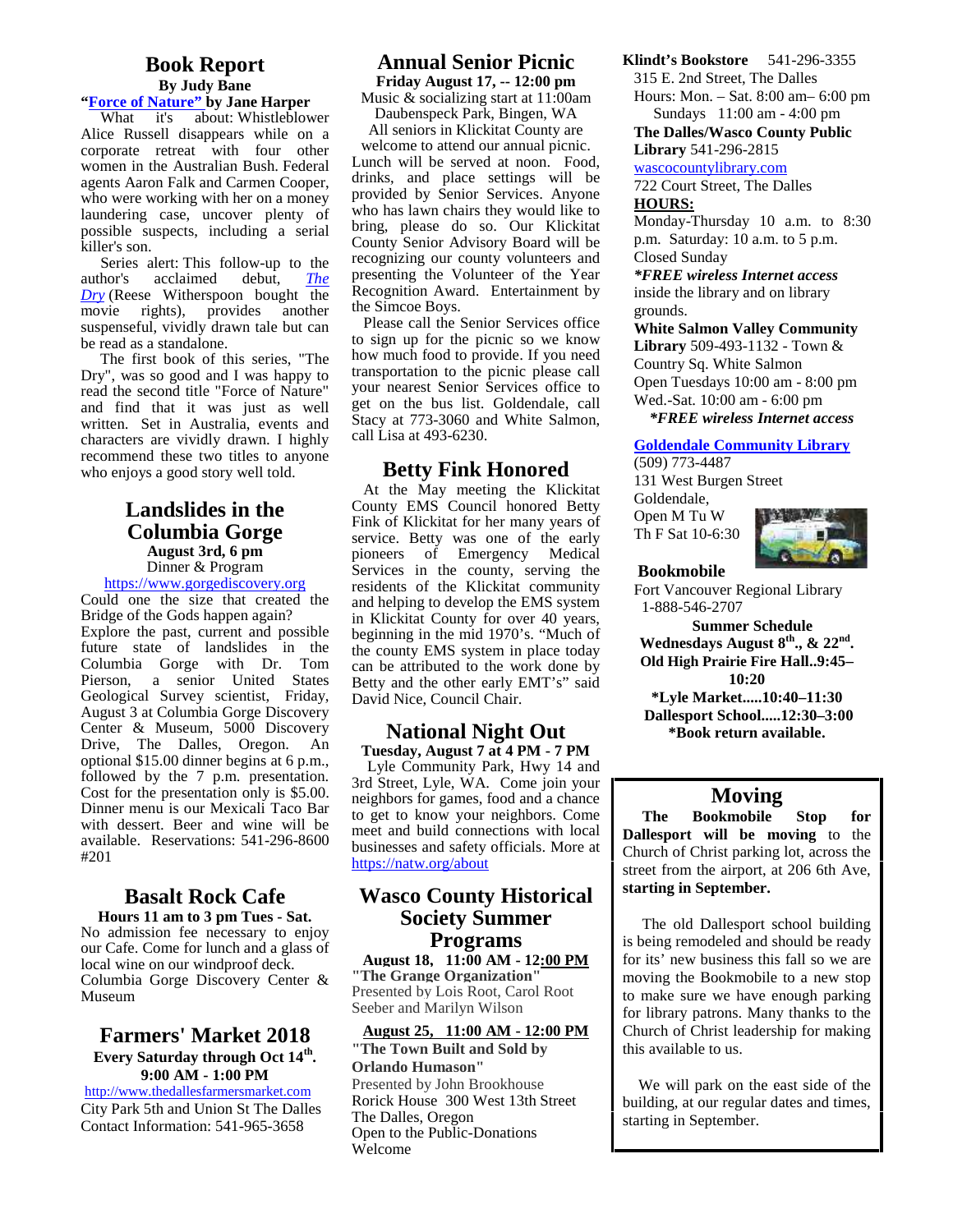## **Community Council Corner** By Pj Sisseck

**Council Report for July 12, 2018** Our Ice Cream truck will be at the "Show in the Shade" in The Dalles on August  $11^{th}$ ., and at the Drag Races in our Dallesport on August  $12^{th}$ . This is a com fund-raising activity to benefit local

causes. On July 12, we approved a \$150.00 donation to Teens Against Drug little<br>and Alcohol Abuse (TADAA) to help The and Alcohol Abuse (TADAA) to help with expenses to attend a skill-building seminar held in Florida.

A reminder was given of Lyle School functional function of  $4<sup>th</sup>$  Tuesday for Board Meetings, held on the 4<sup>th</sup> Tuesday of each month from 6-7:30 PM, in the school library.

In preparation for the legalization of<br>Additional Dwelling Units, the Dwelling Units, the<br>Water District has Dallesport implemented a resolution. ADUs will require a separate hook-up fee, a separate meter, and a separate service charge and billing for each unit. There will be no piggy-backing on the account of the original dwelling unit. KPUD is considering a similar policy for sewer service. This is in hopes of limiting the population and building density, so as to be able to provide consistent supply throughout the service area.

In Public Comment, it was brought up that certain properties are holding piles of junk cars, assorted trash, unsightly and unhealthy heaps of rubbish. If these home conditions are negatively affecting your neighborhood, please file a complaint with the County Code Compliance Office. The more pressure, the sooner we might get some relief.

Due to health reasons, Pj Sisseck has submitted her resignation from the Community Council, effective immediately. Caleb Hotchkiss has been appointed to fill the position. He will run for election to the Council in November.

The next Community Council meeting is scheduled for **August 9th PM** at the Community Center. The 1966 **PM** at the Community Center. The  $1966$  discussion will center on Coal Train  $\tau$ Safety.

# **KCEMS Levy Increase**

The KCEMS 1 Board of Directors after much discussion, deliberation and review formally adopted a resolution at family the June meeting to place a levy increase<br>on the November ballot. This will  $(\text{Prestil}_n)$ on the November ballot. increase our current levy from \$0.30 per thousand of property evaluation to \$0.50 for a period of six  $(6)$  years. For the  $\frac{\text{van}}{\text{label}}$ owner of a \$200,000 home this will  $\frac{16}{11}$ amount to \$100.00 per year or \$0.27 cents per day to have 24/7 paramedic level ambulance service.

#### **Finnlee Andrew Comstock March 10, 2018 – July 18, 2018**

A fire fighter and his family from our

community have lost a much loved little guy. fire department is doing a fundraiser them.



Let's all come together and help ease  $\Gamma$  Peltier; some of the stress off of them while they grieve the loss of their infant son, Finnlee

*\*Gone to soon but never forgotten\**

**Sat. August 4, 2018 5-9pm Dallesport Fire Dept. 630 Central Blvd. Dallesport Spaghetti Fundraiser Dinner \$5.00 per person** *All proceeds go to benefit the bereaved family.*

#### **Lonnie Roth March 1, 1945 - July 3, 2018**

Lonnie David Roth passed away at his home in Hood River, Ore., on July 3, 2018, at the age of 73. Lonnie "Lonzo" was born



**., 7** Corpsman in the Vietnam War from **Bise** in Sterling, Colo., to Ovadell and Lester Roth on March 1, 1945. Their family moved to Lyle, later that same year. He attended schools in the Lyle School District from kindergarten through his senior year, graduating from Lyle High School in 1963. Lonnie joined the U.S. Navy in 1965 and then proudly served with the U.S. Marines as an F.M.F. Navy to 1969. Lonnie married Kathy Johnson in 1965 and they had three children, son John Roth (Sandie) of Lyle, daughters Kim Hartley (Pat) of Stevenson, and Tracy King (Jeff) of Goldendale. The couple later divorced. Lonnie married Pat Campbell on July 11, 1981, adding to his<br>family Chennie Scoville-Wright Scoville-Wright of Florida and Shelley Scoville-Peltier (Chris) of Medford, Ore. Lonnie worked as a bartender and on various construction projects through a laborers union. He was a sawyer at Hanel Lumber Company until their closure. At that time he went back to school, earning his certification as a phlebotomist, a position in which he

worked until his retirement. Lonnie was very active in the laborers' union during his years at Hanel Lumber Company and was a member of the White Salmon Elks.

He is survived by his wife of 37 years Pat Roth; son John Patrick Roth; daughters Kimberly Jo Hartley, Tracy Lyn King; stepdaughters Chennie Scoville-Wright and Shelley Scoville-Peltier; sister Kathy Roth; sister-in-law Mary Mitchell (Gary); granddaughters, Kristin Brown, Amanda Picklesimer and Karlee Roth; grandsons Jason Tanaka, Jacob Tanaka, Peyton Peltier, Preston great-grandchildren Ryker Tomenga, Tabor Tanaka, Mailynn Tanaka, Tayla Tanaka, Taylor Tanaka, Brooklynn Tanaka; Auntie Nita; his beloved dog Lucy Lou, along with many nephews, nieces and lifelong friends. He was preceded in death by his nephew Ronnie, brother Dale, father Lester, sisters Sharon and Phyllis, mother Ovadell, nephew Terry and brother Dan. Memorial services were held at 4 P.M. on Friday, July 13, 2018, at Anderson's Tribute Center in Hood River. In lieu of flowers, contributions can be made in his honor in care of Anderson's Tribute Center to the Vietnam Traveling Memorial Wall.

Visit www.AndersonsTributeCenter.com to leave a note of condolence for the family.

**K.C.F.D. #6 Dallesport/Murdock Fire Dept. Breakfast August 18th . 7-10 am Dallesport fire station All proceeds go to the Dallesport Fire Department Building Fund….. Biscuits and gravy… or Pancakes Coffee & Juice… \$5.00 per Person**

# **Dallesport Water Dist.**

P.O. Box 131 Dallesport, WA 98617 If you have any questions regarding your water system, please feel free to contact. Jana Greenfield DWD Clerk 541-980-

6514,or dallesportwater@gmail.com **Monthly meetings are held on the 2nd Wednesday of every month at 6:00pm at the Dallesport Community Center.**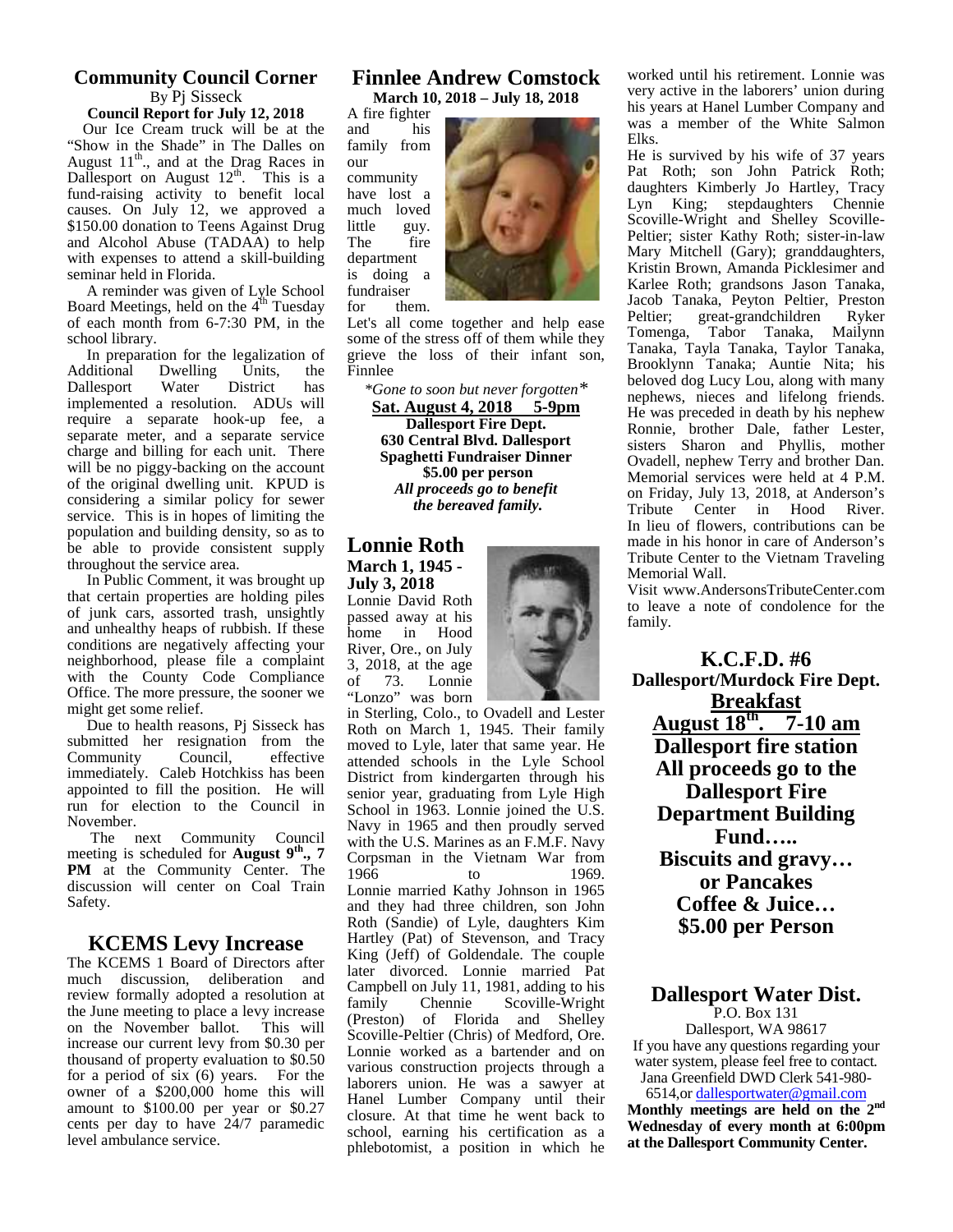# **Triage Vol II, Issue VII**

We want to share this recognition with you.

*At the May meeting the Klickitat County EMS Council honored Betty Fink of Klickitat for her many years of service. Betty was one of the early pioneers of Emergency Medical Services in the county, serving the residents of the Klickitat community and helping to develop the EMS system in Klickitat County for over 40 years, beginning in the mid 1970's. "Much of the county EMS system in place today can be attributed to the work done by Betty and the other early EMT's" said David Nice, Council Chair.*

It's always good to reflect on where we came from and what it has taken us to get here. It is individuals like Betty who saw a future and worked their entire lives to see it come to fruition. We at KCEMS 1 are indebted to her for her determination and foresight.

As you are probably aware, the fires across the river have ravaged two counties. Many resources from our local area were part of the initial efforts. While they were across the river helping our neighbors we had a structure fire that required Hood River Fire to respond to assist our local fire districts with one of these fires. For the month we have had three structure fires in Klickitat County. Per our agreement with the local fire agencies, KCEMS 1 responds to all requests for an ambulance at these fires to provide medical standby and rehabilitation services as needed.

We have also have had a few traumatic calls involving critical patients. This can take a toll on the individual responder. To address this, we have counseling services available to not only our employees but we also make these services available to those fire agencies involved in these events. Taking care of our own is paramount to the longevity of not only our<br>employees but the community employees but the volunteers as well.

The KCEMS 1 Board of Directors after much discussion, deliberation and review formally adopted a resolution at the June meeting to place a levy increase on the November ballot. This will increase our current levy from \$0.30 per thousand of property evaluation to \$0.50 for a period of six (6) years. For the owner of a \$200,000 home this will amount to \$100.00 per year or \$0.27 cents per day to have 24/7 paramedic level ambulance service. We will be furnishing much more information in the upcoming months and if you ever have a question please don't hesitate to contact me.

We were all prepared to begin our community CPR classes this summer, but with all the fire events we have postponed this till the fall. Please look for more information on this, and other community programs in September.

I know I speak for our partners in the fire service when we all ask you to be extra careful with open flames and think fire safety at all times. Even things like parking a hot car over dry grass can be the start of a tragic event. We want everyone to have a safe summer and reduce any damage to our community. Be Safe--- Dave

*Dave Lapof, Operations Manager for Klickitat County EMS District No.1, and has been involved in emergency services since 1988, staring his career as a volunteer on Lummi Island in Whatcom County, and served 20 years as a volunteer firefighter in both Washington and Oregon, before becoming a chief officer for the past seven years. He can be contacted at dlapof@kcems1.com or 541-272-1958 and encourages everyone to visit the Districts Website and Facebook pages; www.kcems1.com*

*https://www.facebook.com/KCEMSD1/*

## **Directors Hires Ann Varkados as Interim Superintendent**

Longtime educator Ann Varkados has been hired to fill the interim superintendent position with Lyle Community Schools. At their regular monthly meeting on July 24, 2018, the Lyle Community Schools board of directors voted 3-0 to move forward with offering Dr. Varkados a contract for the 2018-2019 year.

 The board originally planned to meet on July 31 to interview superintendent candidates, but after initial interviews, invited Dr. Varkados to the July 24 board meeting. After a brief executive session, the board voted in regular session to hire Dr. Varkados. Expediting the hiring process will help ensure she has time to work with staff to prepare for a successful start of the school year.

 "We're excited to find a candidate with Ann's qualifications available and eager to work with our district within the budget we have available to us," Board Vice-Chair Barbara Mills noted.

 Dr. Varkados will work with the district part-time under the new administrative<br>model the board has adopted. The model the board has adopted. district will have the benefit of the skills and knowledge of two individuals, a fullprincipal and part-time superintendent. She emphasized during the interview process her willingness to be available on call as needed. "Being a superintendent is, in reality, a 24-7 job," she said. A resident of Vancouver, Washington, she currently serves as Centerville's superintendent two days a month.

 After starting her career as an elementary teacher, Varkados served as a principal for schools in the Kalama and Bethel School Districts. She was later hired as Bethel's executive director of curriculum and instruction and, later, assistant superintendent of teaching and learning. She has also worked for the state superintendent's office as a school improvement effort specialist.

She holds a doctorate in educational leadership from Washington State University and two education degrees from the University of Portland.

 This position was previously filled by Andrew Kelly, who served as both the superintendent and principal of the school. Kelly announced on June 13 that he had accepted the Superintendent position with North Beach School District, and the board subsequently hired Lori Smith as the school principal.

On June 26, 2018, the board launched a superintendent search, hiring the firm Northwest Leadership Associates to<br>locate, screen and recommend and recommend candidates to fill the interim position for the 2018-2019 school year and to work with the board in hiring a permanent superintendent to join the district in August of 2019.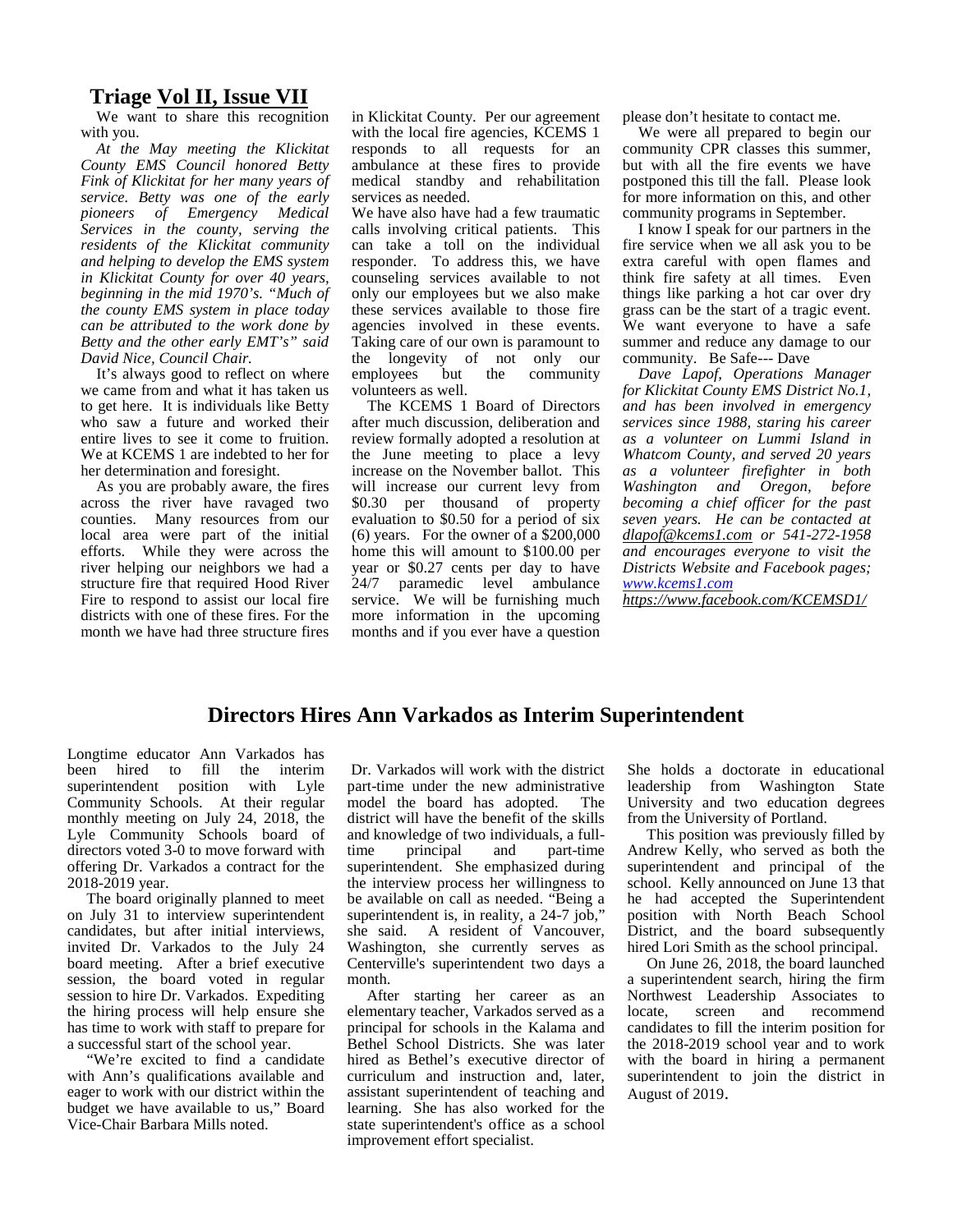# **Poster Campaign Addresses Misperceptions About Local Youth**

Lyle and Klickitat schools are neighbors connected by a short stretch of highway, a wild river and kids who are bursting with potential.

Teens Against Drug and Alcohol Abuse (TADAA! ), the youth workgroup for the Klickitat & Lyle Against Substance Abuse Coalition (KLASAC), is a case in point. The group's long-term focus is on challenging both young people and adults to confront substance abuse and the underlying causes, while their<br>current campaign invites the campaign invites the community to celebrate the strengths of its young people.

Finding positive things to do in a small town can be a challenge, which can make people vulnerable to drug or alcohol use, group members acknowledge.

However, says Rita Pinchot, Regional Prevention Coordinator, there's another problem in the community. Many people, both youth and adults, vastly inflate the rate of substance abuse among our young people. Data shows that, while young people and adults alike tend to

think that most kids are using substances, in reality, most are not.

Looking for a way to address this crippling misperception, TADAA came up with a campaign consisting of a series of posters featuring students and positive statements they had about themselves. "We wanted to highlight the positive things that young people are doing and share that with the community," Pinchot added.

"This is more about how students perceive each other and how the adults in the community perceive kids," Pinchot explained, adding that, "in general many of our young people do struggle with negative self-views." This can create a vicious cycle of negative beliefs and behaviors. It's not limited to small towns like Lyle or Klickitat, she added. Young people everywhere are struggling with similar issues.

This change in messaging came about as a result of a team training on Positive Social Norms at the Montana Institute they participated in three years ago. TADAA! and KLASAC have gradually incorporated their learnings into coalition work. The poster project was conceived of last fall and, in May, posters were hung in Canyon Market, the Lyle Mercantile, the Sandbar, the Murdock Mini Mart and other community businesses. They'll remain on display through the summer.

The Positive Social Norms training has led to the organization shifting its overall framework to focus on the positive and finding hope while also addressing its concerns. "This is a first step in showing people what that actually can look like by working with young people to identify their individual and collective positive qualities and sharing them throughout the community," Pinchot explained.

What does the group hope viewers will take away after seeing the posters? "The positive exists and it's worth growing," Pinchot emphasized. "Lyle and Klickitat students are doing great things!"

The posters can be seen on the Lyle Community Schools Facebook page, @lyleschools.

**THEINE A PART OF MY LOCAL FIRE** 

**DEPARTMENT** 

**HAS CHANGED MY LIFE FOR THE BETTER!"** 

MOTIVATION **& DRIVE ALLOW** ME TO **CONQUER** MY GOALS!

BELIEVE THAT<br>NY<br>STRONG<br>WORK<br>ETHIC **WILL** RSSIST<br>ME<br>TO HAVE n<br>SUCCESSFUL<br>FUTURE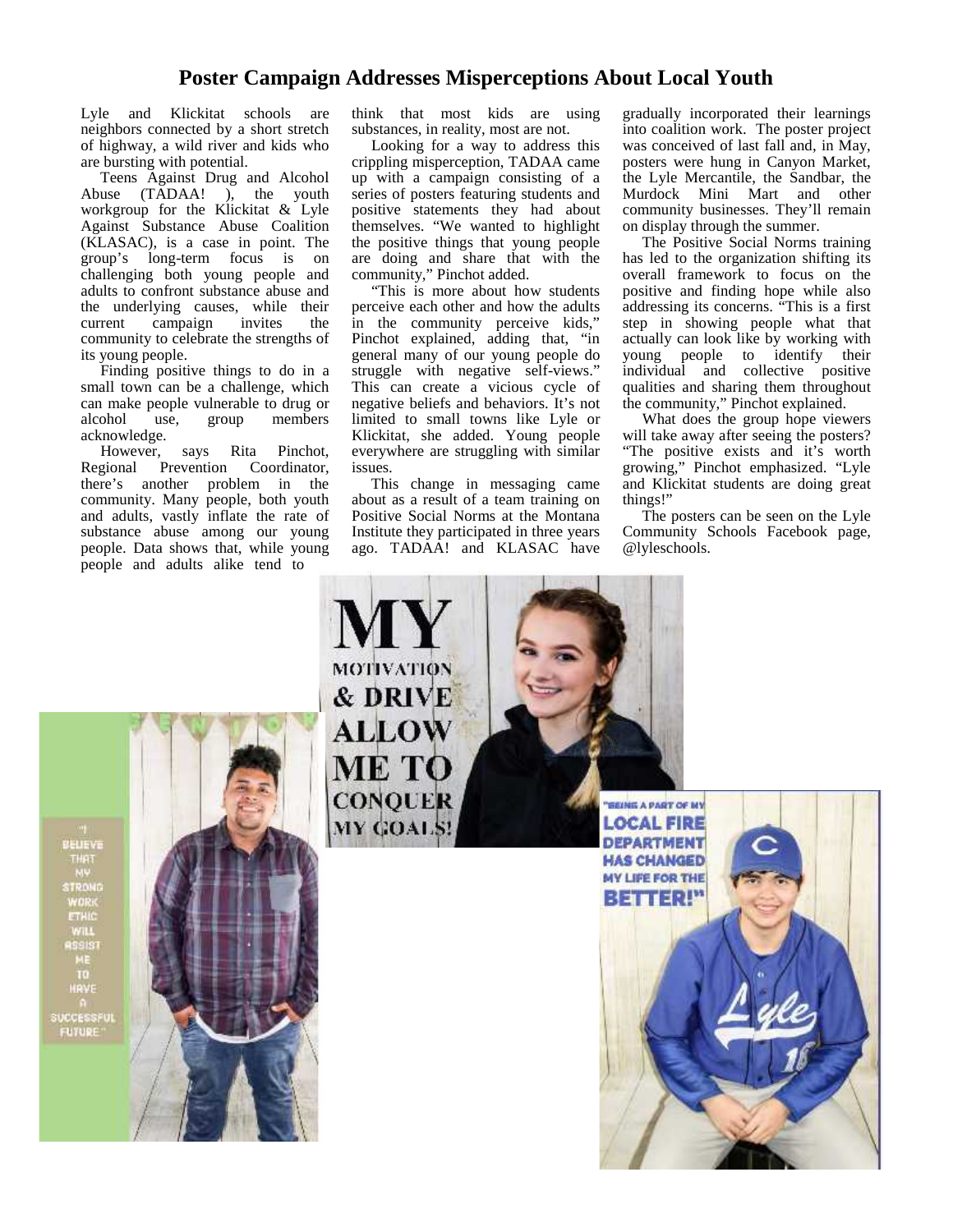# **First-Grade Team of Haarstad and Moon Announce Retirement**



#### **Wanda Haarstad with student**

It's not unusual for a promising first or second-year teacher or a para educator to find a position in Lyle Schools. Nor is it unusual for them to stay a year or two, then move on to a larger district that can pay more for their hard-won experience.

But there are those who stay, usually because something about the community and the kids has gotten under their skin. Those that do often earn a well-deserved special place in the hearts of their students, fellow staff and community, even after retirement. We can now add Nancy Moon and Wanda Haarstad to that special persons list.

Ms. Moon and Mrs. Haarstad both announced their retirements.

Ms. Moon arrived in Lyle fresh out of college at Western Washington College (now University) in January of 1977. She hadn't been hired until December, due to an unusual Kindergarten schedule the district ran at that time. Instead of being offered half-days all year, Kindergarten was offered full days, January through June.

Ms. Moon drove into town in her brand new car with her parents following behind with a U-Haul trailer; their trip coincided with one of the Gorge's infamous ice storms. Unfamiliar with what ice in the Gorge can mean, they made the trip confidently until the back end of Ms. Moon's car sashayed back and forth.

Ms. Moon recalls that her first-year teaching experience was unusual in several ways. Due to a lack of space in

the Dallesport building, the Kindergarten room that year was in the middle school on the Lyle campus. (Coincidentally, that very same room is the current Kindergarten room.)

Thirty-six Kindergarteners for any teacher is a challenge. For a first-year teacher, it has the potential to make them re-think their choice of careers, or at least employers. Ms. Moon stayed – even though the class had swelled to 42 by the time the year let out. She was invited back to teach first grade the following fall, and in the ensuing years has taught multiple grade levels in the Dallesport School, at the old Lyle Primary School (now Activity Center) and on the Lyle campus.



#### **Nancy Moon and students**

She often encounters older versions of her students in the community and the thing they always remember is Ms. Moon's love of dogs, Schnauzers specifically. She sometimes smuggled her first pup, Orion, into the school and played 20 questions with her students about what was in the bag. Orion was followed by Snickers and these days, Finnegan, with whom she competes in dog nose work competitions. Finnegan has shown a strong aptitude for finding the source of odors – generally just a couple of drops of essential oil on a cotton swab.

Ms. Moon will likely continue to participate in the competitions, and hopes to become involved in helping produce children's plays again, but first comes a knee replacement. Asked by her doctor why she didn't have the surgery in April and use up her accumulated sick leave and vacation time, Ms. Moon's aghast response made it clear that wasn't an option – she was committed to finishing the year with her last group of first-graders.

While Ms. Moon and Wanda Haarstad have been a team for just the past couple of years, Mrs. Haarstad's involvement with Lyle Schools goes back 31 years and she has filled many roles in the school.

She had considered attending teacher's college at one time, but opted for Bible College instead. A North Dakota girl, she attended Trinity Bible College and later married Les Haarstad there. Les applied and was hired as the Pastor of the Lyle Celebration Church, and they arrived in town in 1981. For a time, Mrs. Haarstad worked with

children at the church and ran a daycare while caring for her own children.

Her passion for working with children naturally led her to the school district,

where she started out tutoring high school students in math and reading. Some weeks it was for only a few minutes a day, but her time<br>increased and soon other increased and soon other responsibilities, including serving as a class advisor, came her way. Like

Ms. Moon, she worked in every building in the district before they were consolidated on the Lyle campus. Although they've stayed in Lyle, they have experienced other parts of the world, including Africa, while on missions with the church.

Now, she's decided it's time to step away from the school district; she and Les look forward to doing some of the things they have put off.

Both Ms. Moon and Mrs. Haarstad say they're going to miss the people most – co-workers and especially the children. Ms. Moon says that when July rolls around, she'll probably have to fight the urge to start preparing for the next school year as she has the past 42 years.

"This has been home for a long time," they both say. Neither plans to relocate anywhere else anytime soon, and, as always, welcome a friendly word and sharing happy memories with former students and their parents.

#### **Candidates for School Board Wanted**

We want to send a big thank you to Board Chairperson Phil Williams for his work during three years on the Lyle Schools Board of Directors! Phil has accepted a position as vice-principal at The Dalles High School and will be CRAZY busy, so he has resigned his seat on the school board. Currently, the remaining board members are seeking candidates to fill the position for the remainder of the current term, which ends in December, 2019. Candidates must reside within director district three. (You can click on a map on our webpage.) If selected, you'll receive training and learn tons about school district operations. Sound interesting? Read more and apply here:

https://www.lyleschools.org/site/default.aspx?PageType=3&DomainID=4&ModuleInstanceID=9&ViewID=6446EE88-D30C- 497E-9316-3F8874B3E108&RenderLoc=0&FlexDataID=1778&PageID=1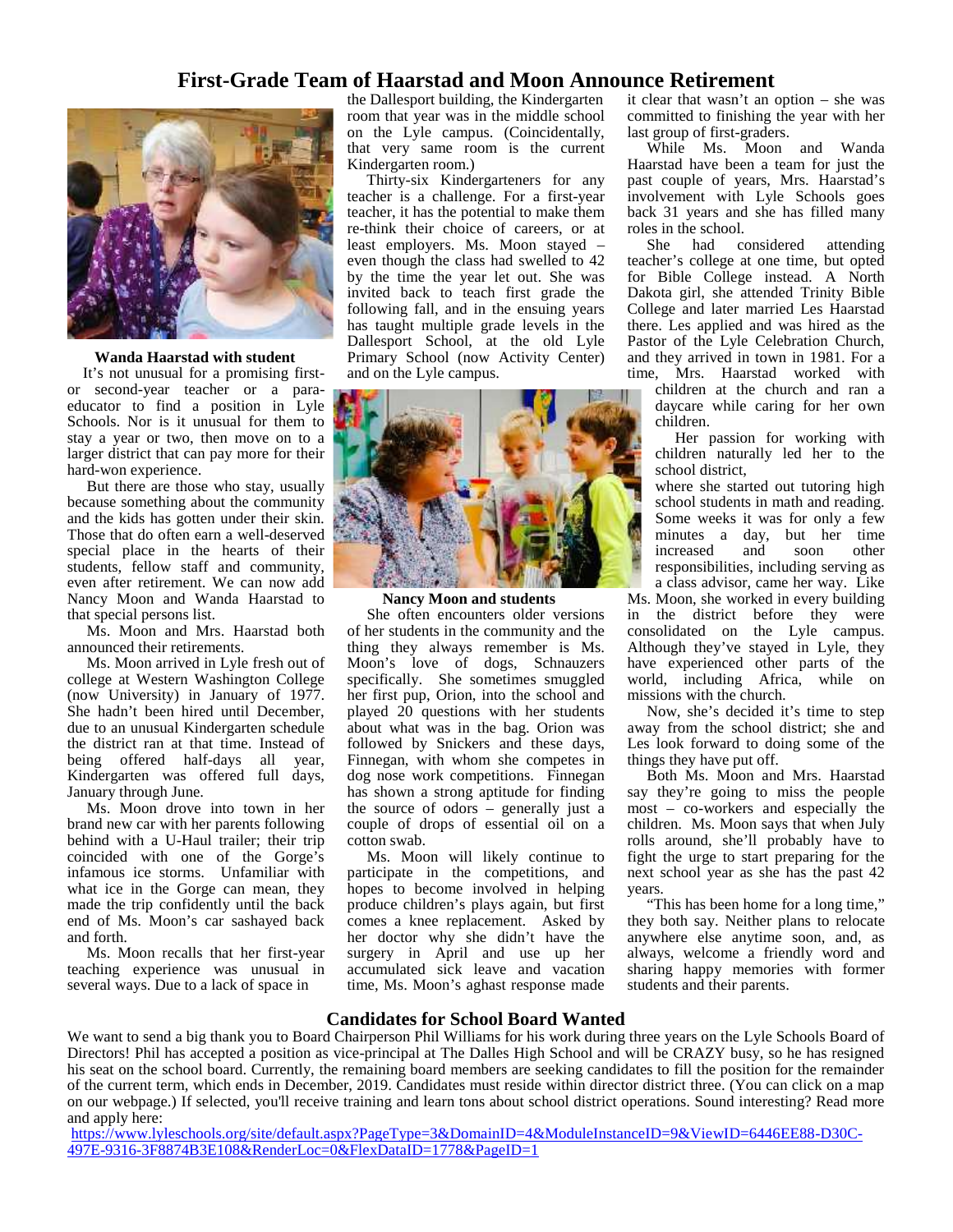

For the latest information on Lyle School District, visit the website for the school district. **http://www.lyleschools.org**

## **School Board Launches Interim Superintendent Search**

Following the resignation of Superintendent/Principal Andrew Kelly on June 13, the Lyle<br>Community Schools Board of Community Directors has been moving forward to find new leadership for the district.

At a special board meeting June 15, the board appointed long-time fourth-grade teacher Lori Smith as the new school principal. Ms. Smith recently earned her administrator credentials and is already digging in to the multiple decisions and actions that need to take place over the summer in preparation for the coming school year.

The board is also currently engaged

in a search for an interim part-time superintendent. During the regular board meeting June 26, the board voted to hire Northwest Leadership Associates, who will locate, screen and recommend candidates to fill the interim position for the 2018-2019 school year. For the same reduced fee, the search firm will work with the board to find a permanent superintendent to join the district in August of 2019.

Superintendent searches typically take several months and involve multiple public meetings – first, to allow the board and search firm to hear from the community about their preference, and, later, for the

community to hear from

finalists for the position, and to ask questions of them.

bringing in an interim superintendent for a year, the board and staff will get the chance to test the efficacy of the separate full-time principal/part-time superintendent structure – filled by two individuals versus the previous full-time principal/superintendent filled by a single individual. The board has expressed that they will rely heavily on input from staff in evaluating this structure.

The search for a new permanent superintendent will start this fall. Watch for more information toward the end of summer.



# **KLASAC**

Prevention Leaders from around Klickitat County were recognized at the annual Regional Prevention Coalition Appreciation Picnic in June. Local leaders were acknowledged for their contributions to preventing and reducing youth substance abuse in partnership with our local prevention coalitions. These contributions include media outreach efforts, youth engagement, data analysis, and prevention leadership. Picture from left to right: Megan Winn, Kirsten Poole, Debi Budnick, Barbara Mills, Tammara Tippel, Leslie Naramore. Not pictured: Pam Tindall, Carl Coolidge, and Larry Barker.

**(Klickitat, Lyle Against Substance Abuse Coalition) August 15th . 5 - 6:30 pm** Meets the 3rd Wed of each month. Alternates between Klickitat and Lyle

> **The Library Bookmobile--- Summer Schedule Wednesdays August 8 th., 22 nd . Old High Prairie Fire Hall..9:45–10:20 \*Lyle Market.....10:40–11:30 Dallesport School Building.....12:30–3:00 \*Book return available**

**Dallesport PTO Meeting Tue, August 7th . 2:45pm – 3:45pm Monthly on the first Tuesday School Board meetings will be held @ 6pm on the fourth Tuesday August 28, 2018**  *Support your school and attend a meeting.*

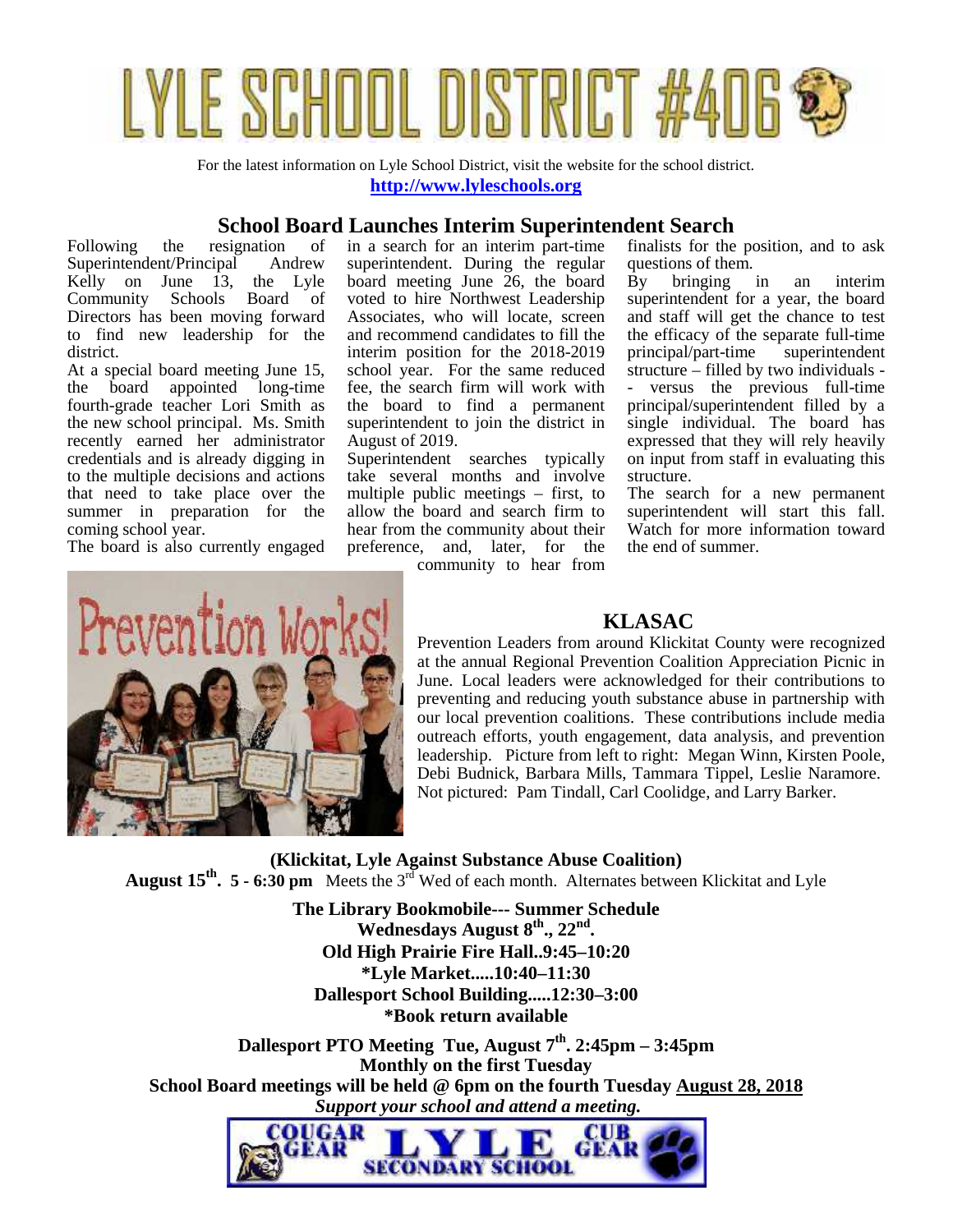#### **Maryhill Winery To Discontinue Amphitheater Concerts Next Year**

 The August 25 Ben Harper and Charlie Musselwhite show at Maryhill Winery will be the last concert at the beautiful 4,000-seat amphitheater as the winery, one of Washington state's largest, has decided to discontinue future summer concerts after 2018.

 "We invite everyone to come enjoy Ben Harper and Charlie Musselwhite on their brilliant 'No Mercy In This Land' tour," said Craig Leuthold, who owns Maryhill Winery with his wife, Vicki. "It will be a wonderful, blues-infused show, and a great send-off as we discontinue future summer concerts at Maryhill Winery."

 Explained Leuthold about the decision: "The dynamics of the concert business have changed significantly since we started this series 15 years ago. There are a lot more outdoor venues and casinos all competing for great musical talent. Our wine business continues to grow aggressively, and we need to concentrate our efforts on our core business of producing and selling high quality wines."

 Maryhill Winery last year opened a new tasting room in Spokane, Wash., located at Kendall Yards on the north bank of the Spokane River, which has been highly successful.

 "We want to thank all our fans and supporters and encourage anyone who enjoys—or hasn't seen—our concerts at Maryhill's amphitheater to do so in August," continued Leuthold. "Maryhill Winery offers top-quality artists, an expansive outdoor lawn, panoramic views of the area's breathtaking landscape, excellent food and wine, and great views from every seat."

 The winery will continue to support local music in the Columbia River Gorge, and its Terrace Music series will continue at its popular vine-covered terrace every summer weekend.<br>Leuthold says the winery is Leuthold says the winery is<br>contemplating future use of the contemplating future use of the<br>amphitheater space. Reprinted with amphitheater space. *permission from Goldendale Sentinel*

#### **Shaniko Days August 4, 2018 - August 5, 2018**

Come to he Shaniko Days and walk through our history. Bakes Sale, Raffles, Kiddie Train Rides & Black Powder Gunfights throughout the day, & street Dancing from 7 - 10pm

#### **Saturday (8/4)**

Parade - 10am Mud Springs Gospel Band - 11am Sunshine Exchange Cloggers 1 & 2:30pm

Ragtime & Vintage Music in Stagecoach Station, Bluegrass & more in the late afternoon. Shaniko. Oregon. afternoon. Information: The Shaniko Preservation Guild 541-489-3226

#### **Neon Cruise the Gorge**

The Neon Cruise to be held on **Friday night, August 10th** will feature a controlled cruise from 6pm to 8pm. The controlled cruise will be a closed loop. Only registered cars will be allowed to cruise the loop during this time period. After 8pm, the streets will re-open to all traffic. There will be no public parking available along the controlled cruise loop. Signs will be placed Friday morning stating "No Parking after 6pm." Public parking will be available on all side streets, in the 1st Street parking lots between Washington & Federal, and at DHS on 7th & Union. Thank you for supporting this event.

#### **Rib Kickin' Boot Stompin' Event August 10, 6:00 PM - 11:00 PM**

Join us in Historic Downtown The Dalles, at the corner of 2ND & Washington for a fun night of food, adult beverages, and live music while classic cars cruise the streets for Neon Nights! Food: A delicious rib dinner! Hamburger or hot dog meals will also be an option! Beer garden will be available to those 21 and older Live music will be provided by Brewers Grade Band from 7:00 pm to 11:00 pm Fun Jumpers will also be there for the kids!! A portion of the funds raised from this event will go to the The<br>Mid-Columbia Health Foundation Mid-Columbia program Breast Health for Strong Families! **Free Event**

Dee Davidson 541-993-7009

# **Show in the Shade Car Show**

**Saturday, August 11th. 9am-4pm** Enjoy the beautiful Sorosis Park (under the trees in the shade), 350 E. Scenic Drive, overlooking The Dalles and the Columbia River. The *"parade of champions"* awards ceremony starts at 3 pm. Music from the 50's. Raffle and food available. **Free**

# **Vintage Dufur Days**

**Aug 11 at 6 AM to Aug 12 at 5 PM** Take a step back in time and experience a slice of country life that is fading quickly. Dufur, a tiny town perched on the edge of the Columbia River Gorge, is a center of dryland wheat farming that began just after settlers arrived on the Oregon Trail, 175 years ago. The quaint town just 13 miles south of The Dalles,

celebrates its roots in Oregon agriculture with Vintage Dufur Days: a weekend of old-time activities. With so much of life and work busily focused on electronic media and on-line communication, this event is a hands-on opportunity to reconnect with a slower, easier pace.

#### **Dallesport Drags**

**August 12 @ 8:00 am - 4:00 pm** Classic Drag Races – Columbia Gorge Regional Airport – Dallesport, WA

#### **Billy Bob Thornton & The Boxmasters Live at The Granada August 25, 6:00 PM - 10:00 PM**

http://granadatheatrethedalles.com Granada Theatre 221 East Second Street The Dalles, Oregon -Doors at 6:00 PM Show @ 7:00 PM Food and Cash Bar Available. Information: Box Office 815- 993-6585. Tickets available at webite or 815-993-6585

# **Oregon State Fair**

**August 24-Sept. 3 2018** 2330 17th Street NE Salem, OR www.oregonstatefair.org

# **Wasco County Fair**

**August 23-26** 81849 Fairgrounds Rd. Tygh Valley, OR www.co.wasco.or.us

#### **Klickitat County Fair August 23-26**

Klickitat County Fairgrounds

903 N. Fairgrounds Road Goldendale, Washington

#### http://www.klickitatcountyfair.com/

NPRA Rodeo, & Parade. Livestock shows, crafts, horse shows, stage shows, dog shows, quilt display, penning & branding, ranch sorting, baking exhibits, Tribute to Grand Marshal, 4H & FA A Stock Market Sale.

*Fair Admission Prices:* Adults \$8.00 Daily or \$20.00 for a Season Pass. Senior Citizens (62 & over) \$6.00 Daily or \$12.00 Season Pass ages 6-12 \$5.00 Daily or \$10.00 Season Pass. Under age 6 Free, when accompanied by an adult Parking inside the grounds \$5.00 for a daily pass or \$15.00 for a Season Parking Pass. Free Parking out side the

#### **Complete list of Fairs in Oregon and Washington**

gates in the parking lot.

http://oregonfairs.org/content.php?page= Information about Fairs in Oregon https://www.fairsandfestivals.net/states/ WA/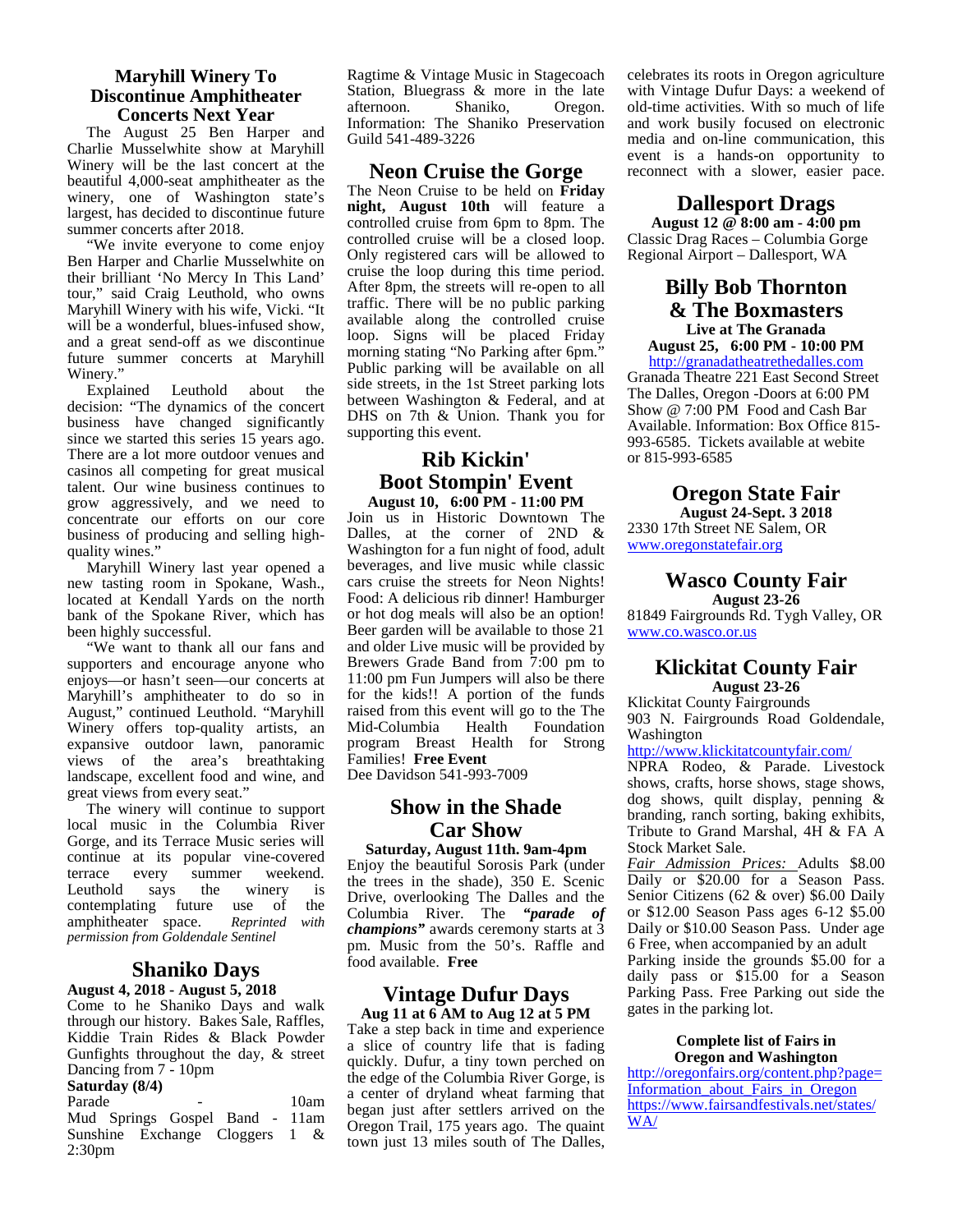# **Dallesport-Murdock Community Calendar**<br>Dallesport-Murdock Fire Dept. KCFD#6 Dallesport-Murdock Community Cour

 **630 Central Ave. P.O. Box 215 767-1252 136 6th Ave. P.O. Box 8**

 **Dallesport-Murdock Fire Dept. KCFD#6 Dallesport-Murdock Community Council**

**Post Office hours are 8am-2pm M-F Sat. 7:30am-11:00 for package pick up only Phone 767-1577**

| <b>August 2018</b>                                                                                                               |                                                                                                             |                                                                                                |                                                                                                                                                                      |                                                  |                                                                         |                                                                                            |  |  |  |
|----------------------------------------------------------------------------------------------------------------------------------|-------------------------------------------------------------------------------------------------------------|------------------------------------------------------------------------------------------------|----------------------------------------------------------------------------------------------------------------------------------------------------------------------|--------------------------------------------------|-------------------------------------------------------------------------|--------------------------------------------------------------------------------------------|--|--|--|
| <b>Sun</b>                                                                                                                       | <b>Mon</b>                                                                                                  | <b>Tue</b>                                                                                     | <b>Wed</b>                                                                                                                                                           | <b>Thu</b>                                       | <b>Fri</b>                                                              | <b>Sat</b>                                                                                 |  |  |  |
| <b>AA Meetings</b><br><b>Wednesdays and</b><br><b>Sundays 7pm</b><br><b>Lyle School</b><br>Library<br>625 Keasey<br>360-870-3321 |                                                                                                             | <b>Volunteer</b><br><b>Firefighters</b><br>meet Tuesdays<br>6pm Dallesport<br><b>Fire Hall</b> |                                                                                                                                                                      | $\overline{\mathbf{2}}$                          | 3<br><b>Senior</b><br><b>Advisory</b><br><b>Meeting</b><br>10:30am-12pm | <b>First Saturday</b><br><b>Breakfast</b><br><b>Lyle Lions</b><br><b>Club</b><br>7am-10am  |  |  |  |
| $\overline{\mathbf{5}}$                                                                                                          | 6<br><b>Lyle Lions Club</b><br>meeting.<br>Potluck at 6:00<br>pm; Mtg. at 6:30<br>pm. Call 509-<br>365-2921 | <b>Senior Lunch</b><br><b>Lyle 11:30am</b><br><b>National</b><br><b>Night Out</b>              | 8<br><b>Fire Dist. Biz</b><br>Meet 6pm<br><b>Commissioners</b><br>Meet 7pm<br><b>Water Dist.</b><br>Meet 6pm<br><b>Bookmobile</b>                                    | l9<br>Community<br>Council<br><b>Meeting 7pm</b> | 10<br><b>Neon Cruise</b>                                                | 11<br><b>Show in</b><br>The Shade<br><b>Car Show</b>                                       |  |  |  |
| 12 <br><b>Dallesport</b><br><b>Drags</b>                                                                                         | 13                                                                                                          | 14<br><b>Senior Lunch</b><br>Lyle 11:30am                                                      | 15                                                                                                                                                                   | 16                                               | 17                                                                      | 18<br><b>Fire Dist</b><br><b>Breakfast</b><br><b>Fundraiser</b><br>@ Fire Hall<br>$7-10am$ |  |  |  |
| 19                                                                                                                               | 20                                                                                                          | 21<br><b>Senior Lunch</b><br><b>Lyle 11:30am</b>                                               | 22<br><b>Bookmobile</b><br><b>Old High Prairie</b><br><b>Fire Hall</b><br>$9:45 - 10:20$<br>*Lyle Market<br>10:40-11:30<br>Dallesport<br><b>School</b><br>12:30-3:00 | 23                                               | 24 <br><b>Airport Board</b><br><b>Meeting 7am</b><br>@Airport           | 25                                                                                         |  |  |  |
| 26                                                                                                                               | 27                                                                                                          | 28<br><b>Senior Lunch</b><br><b>Lyle 11:30am</b>                                               | 29                                                                                                                                                                   | 30                                               | 31                                                                      |                                                                                            |  |  |  |
| Women's<br><b>Equality Day</b>                                                                                                   |                                                                                                             |                                                                                                |                                                                                                                                                                      |                                                  |                                                                         | <b>Labor Day</b><br><b>Weekend</b>                                                         |  |  |  |